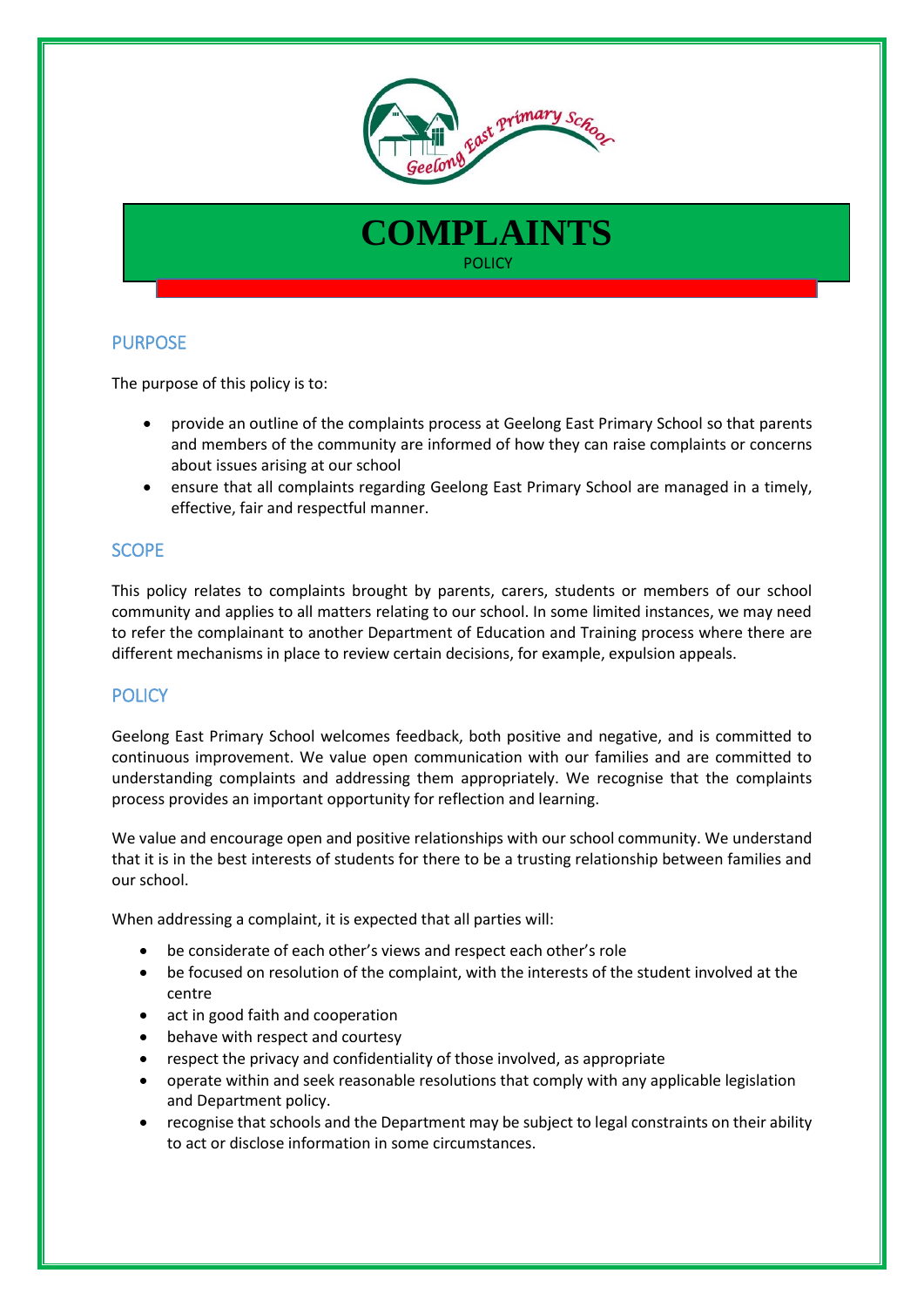### Preparation for raising a concern or complaint

Geelong East Primary School encourages parents, carers or members of the community who may wish to submit a complaint to:

- carefully consider the issues you would like to discuss
- remember you may not have all the facts relating to the issues that you want to raise
- think about how the matter could be resolved
- be informed by checking the policies and guidelines set by the Department and Geelong East Primary School

### Complaints process

Geelong East Primary School is always happy to discuss with parents/carers and community members any concerns that they may have. Concerns in the first instance should be directed to your child's teacher. Where possible, school staff will work with you to ensure that your concerns are appropriately addressed.

Where concerns cannot be resolved in this way, parents or community members may wish to make a formal complaint to the Assistant Principal.

If you would like to make a formal complaint, in most cases, depending on the nature of the complaint raised, our school will first seek to understand the issues and will then convene a resolution meeting with the aim of resolving the complaint together. The following process will apply:

- **1. Complaint received:** Please either email, telephone or arrange a meeting through the front office with the Assistant Principal, to outline your complaint so that we can fully understand what the issues are. We can discuss your complaint in a way that is convenient for you, whether in writing, in person or over the phone.
- **2. Information gathering:** Depending on the issues raised in the complaint, the Assistant Principal or nominee may need to gather further information to properly understand the situation. This process may also involve speaking to others to obtain details about the situation or the concerns raised.
- **3. Response:** Where possible, a resolution meeting will be arranged with the Assistant Principal to discuss the complaint with the objective of reaching a resolution satisfactory to all parties. If after the resolution meeting we are unable to resolve the complaint together, we will work with you to produce a written summary of the complaint in the event you would like to take further action about it. In some circumstances, the Principal may determine that a resolution meeting would not be appropriate. In this situation, a response to the complaint will be provided in writing.
- **4. Timelines:** Geelong East Primary School will acknowledge receipt of your complaint as soon as possible (usually within two school days) and will seek to resolve complaints in a timely manner. Depending on the complexity of the complaint, Geelong East Primary School may need some time to gather enough information to fully understand the circumstances of your complaint. We will endeavour to complete any necessary information gathering and hold a resolution meeting where appropriate within 10 working days of the complaint being raised. In situations where further time is required, Geelong East Primary School will consult with you and discuss any interim solutions to the dispute that can be put in place.

## **Resolution**

Where appropriate, Geelong East Primary School may seek to resolve a complaint by: